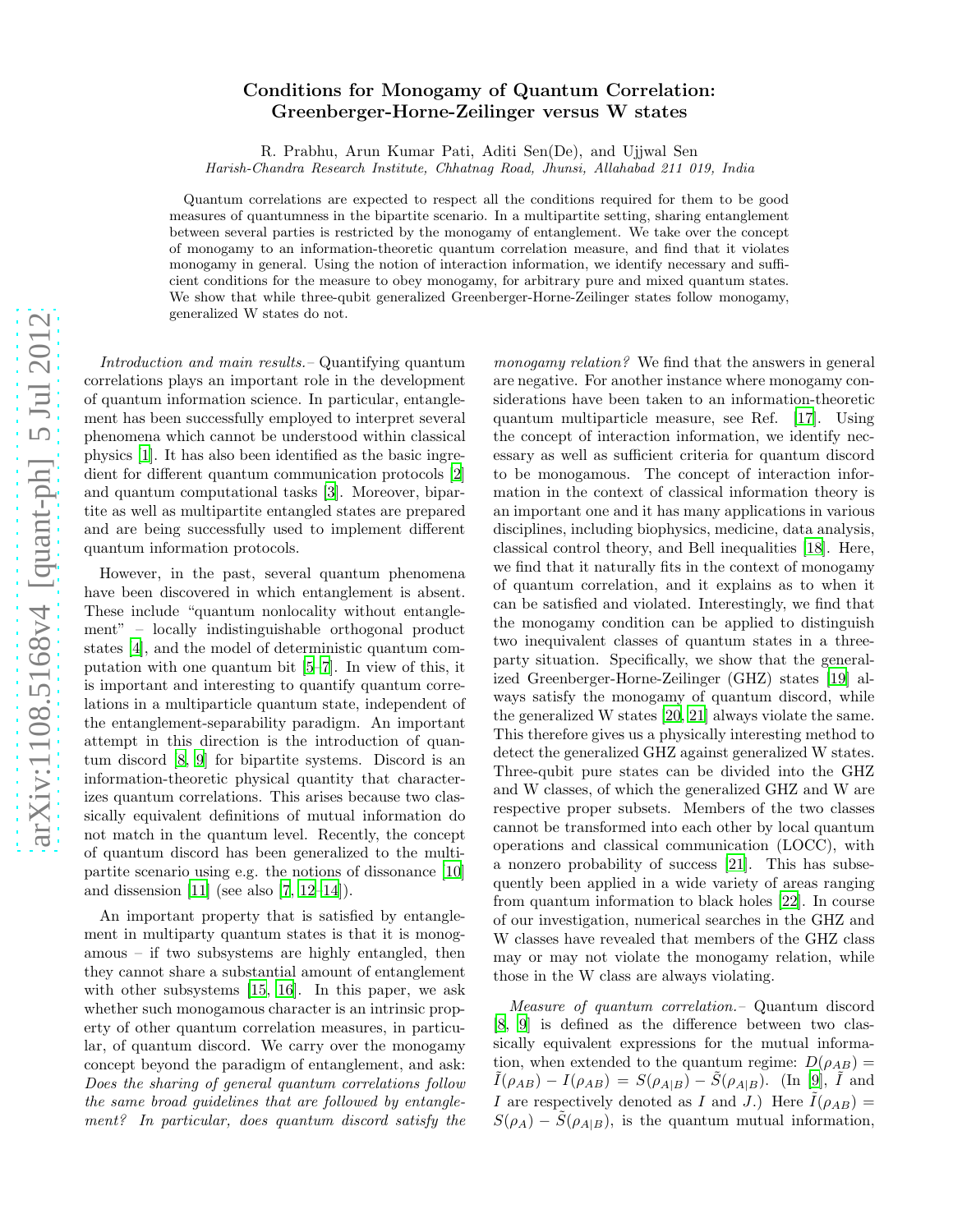and can be interpreted as the total correlations in  $\rho_{AB}$ , where  $\rho_A$  and  $\rho_B$  are the local density matrices of  $\rho_{AB}$ .  $S(\sigma) = -\text{tr}(\sigma \log_2 \sigma)$  is the von Neumann entropy of a density matrix  $\sigma$ .  $S(\rho_{A|B}) = S(\rho_{AB}) - S(\rho_B)$  is the "unmeasured" quantum conditional entropy [\[23](#page-4-0)] (see also [\[24,](#page-4-1) [25](#page-4-2)])). On the other hand,  $I(\rho_{AB}) = S(\rho_A) - S(\rho_{A|B})$ can be interpreted as the classical correlations in  $\rho_{AB}$ , where the quantum conditional entropy is defined as  $S(\rho_{A|B}) = \min_{\{\Pi_i^B\}} \sum_i p_i S(\rho_{A|i}),$  with the minimization being over all projection-valued measurements,  $\{\Pi_i^B\},\$ performed on subsystem B. Here  $p_i = \text{tr}_{AB}(\mathbb{I}_A \otimes$  $\Pi_i^B \rho_{AB} \mathbb{I}_A \otimes \Pi_i^B$ ) is the probability of obtaining the outcome  $i$ , and the corresponding post-measurement state for the subsystem A is  $\rho_{A|i} = \frac{1}{p_i} tr_B(\mathbb{I}_A \otimes \Pi_i^B \rho \mathbb{I}_A \otimes \Pi_i^B),$ where  $\mathbb{I}_A$  is the identity operator on the Hilbert space of the quantum system that is in possession of  $A$ . A nonzero quantum discord signifies the presence of quantum correlations in a bipartite quantum state.

Monogamy.– Monogamy of quantum correlations is a property satisfied by certain entanglement measures in a multipartite scenario. Given a multipartite state  $\rho_{A_1A_2...A_N}$  shared between N parties, the monogamy condition for a bipartite quantum correlation measure Q assures that the bipartite quantum correlations in the multiparty state are distributed in such a way that the following relation is satisfied:  $\mathcal{Q}(\rho_{A_1A_2}) + \mathcal{Q}(\rho_{A_1A_3}) +$  $\cdots + \mathcal{Q}(\rho_{A_1A_N}) \leq \mathcal{Q}(\rho_{A_1:A_2A_3...A_N}),$  where  $\rho_{A_1A_2}$  =  $\text{tr}_{A_3A_4...A_N}\rho_{A_1A_2...A_N}$ , etc. On the RHS, the quantity  $\mathcal{Q}(\rho_{A_1:A_2A_3...A_N})$  is the same quantum correlation measure obtained in the bipartition  $A_1 : A_2 A_3 ... A_N$  of the N parties. It was shown that certain entanglement measures satisfy the above monogamy inequality [\[15](#page-3-12), [16](#page-3-13)]. In this paper, we ask whether quantum discord satisfy the same relation. In particular, we will consider whether quantum discord of a tripartite state  $\rho_{ABC}$  satisfy the following inequality:

<span id="page-1-0"></span>
$$
D(\rho_{AB}) + D(\rho_{AC}) \le D(\rho_{A:BC}).\tag{1}
$$

Violation of the above inequality will imply that discord is polygamous for the corresponding state.

Necessary and sufficient criteria for quantum discord to be monogamous.– We will now present the conditions that signal whether a multi-site quantum state is monogamous in nature with respect to quantum discord. We begin with Theorem I, which will tell us as to when the quantum correlation will respect monogamy. Before proving the results, we need to present a few definitions about mutual information, conditional mutual information, and interaction information.

Definition I: The mutual information and conditional entropy for the two-party cases have already been defined. For a tripartite state  $\rho_{ABC}$ , the unmeasured conditional mutual information  $I(\rho_{A:B|C}) = S(\rho_{A|C})$  –  $\tilde{S}(\rho_{A|BC})$ , and the interrogated conditional mutual information  $I(\rho_{A:B|C}) = S(\rho_{A|C}) - S(\rho_{A|BC})$ . Here,  $\tilde{I}(\rho_{A:B|C})$ 

and  $I(\rho_{A:B|C})$  are nonnegative, which follow from the fact that  $S(\rho_{A|C}) \geq S(\rho_{A|BC})$  and  $\tilde{S}(\rho_{A|C}) \geq \tilde{S}(\rho_{A|BC}),$ which say that conditional entropy is nonincreasing when conditioned on more parties.

Definition II: We carry over the concept of interaction information from classical information theory [\[26\]](#page-4-3) to quantum mechanics and define the (unmeasured) interaction information,  $I(\rho_{ABC})$ , as  $I(\rho_{ABC}) =$  $\tilde{I}(\rho_{A:B|C}) - \tilde{I}(\rho_{AB}) = S(\rho_{AB}) + S(\rho_{BC}) + S(\rho_{AC}) [S(\rho_A) + S(\rho_B) + S(\rho_C)] - S(\rho_{ABC})$ . Note here that since this interaction information is without "interrogation" (measurement), the conditional entropies are defined here as  $S(\rho_{A|C}) = S(\rho_{AC}) - S(\rho_C)$  and  $\tilde{S}(\rho_{A|BC}) = S(\rho_{ABC}) - S(\rho_{BC})$ , so that no measurement is required for their definitions. Interrogated interaction information is defined by using conditional entropies that involve density operators of one subsystem given that a complete measurement has been performed on another subsystem. For the state  $\rho_{ABC}$ , and a given set of measurements, an interrogated interaction information is given by  $I(\rho_{ABC})_{\{\Pi^B_k, \Pi^C_i, \Pi^B_j\}} =$  $I(\rho_{A:B|C})_{\{\Pi_i^C,\Pi_j^{BC}\}} - I(\rho_{AB})_{\{\Pi_k^B\}},$  where the suffix on  $I(\rho_{ABC})_{\{\Pi^B_k,\Pi^C_i,\Pi^B_j\} \text{ is used to indicate that measure-}$ ments are performed at  $B$ ,  $C$ , and  $BC$ . Also, the suffixes on the other terms indicate the corresponding measurements that have been performed, so that  $I(\rho_{A:B|C})_{\{\Pi_{i}^{C},\Pi_{j}^{BC}\}} \;\; = \;\; S(\rho_{A|C})_{\{\Pi_{i}^{C}\}} \; - \; S(\rho_{A|BC})_{\{\Pi_{j}^{BC}\}}$ and  $I(\rho_{AB})_{\{\Pi^B_k\}} = S(\rho_A) - S(\rho_{A|B})_{\{\Pi^B_k\}} \equiv S(\rho_A) \sum_{k} p_{k} S(\rho_{A|k})$ . Optimizing over the measurements, we have the interrogated interaction information for a tripartite state  $\rho_{ABC}$ .

Given a tripartite density operator  $\rho_{ABC}$ , the interaction information  $I(\rho_{ABC})$  is the difference between the information shared by the subsystem  $AB$  when  $C$  is present, and when C is not present (traced out). In some sense, the interaction information measures the effect of a bystander C on the amount of correlation shared between A and B. One can interpret a positive interaction information by saying that the presence of  $C$  enhances the correlation between A and B. Similarly, negative interaction information will mean that the presence of C somehow inhibits the correlation between A and B.

Quantum interaction information has the following properties. (i) Even though the conditional mutual information and the mutual information are both positive, the interaction information can be either positive or negative. (ii) It is invariant under local unitaries. (iii) Under unilocal measurements,  $I(\rho_{ABC}) \geq \tilde{I}(\rho_{ABC})$ . To see (iii), one may check that the identity

$$
I(\rho_{ABC}) - \tilde{I}(\rho_{ABC}) = D(\rho_{AB}) + D(\rho_{BC}) + D(\rho_{CA})
$$
 (2)

holds, where in this case,  $I(\rho_{ABC})$  is the optimized version of  $I(\rho_{ABC})_{\{\Pi_i^A,\Pi_j^B,\Pi_k^C\}} = S(\rho_{A|B})_{\{\Pi_j^B\}} +$  $S(\rho_{B|C})_{\{\Pi_k^C\}} + S(\rho_{C|A})_{\{\Pi_i^A\}} - S(\rho_{ABC})$ , and  $\tilde{I}(\rho_{ABC}) =$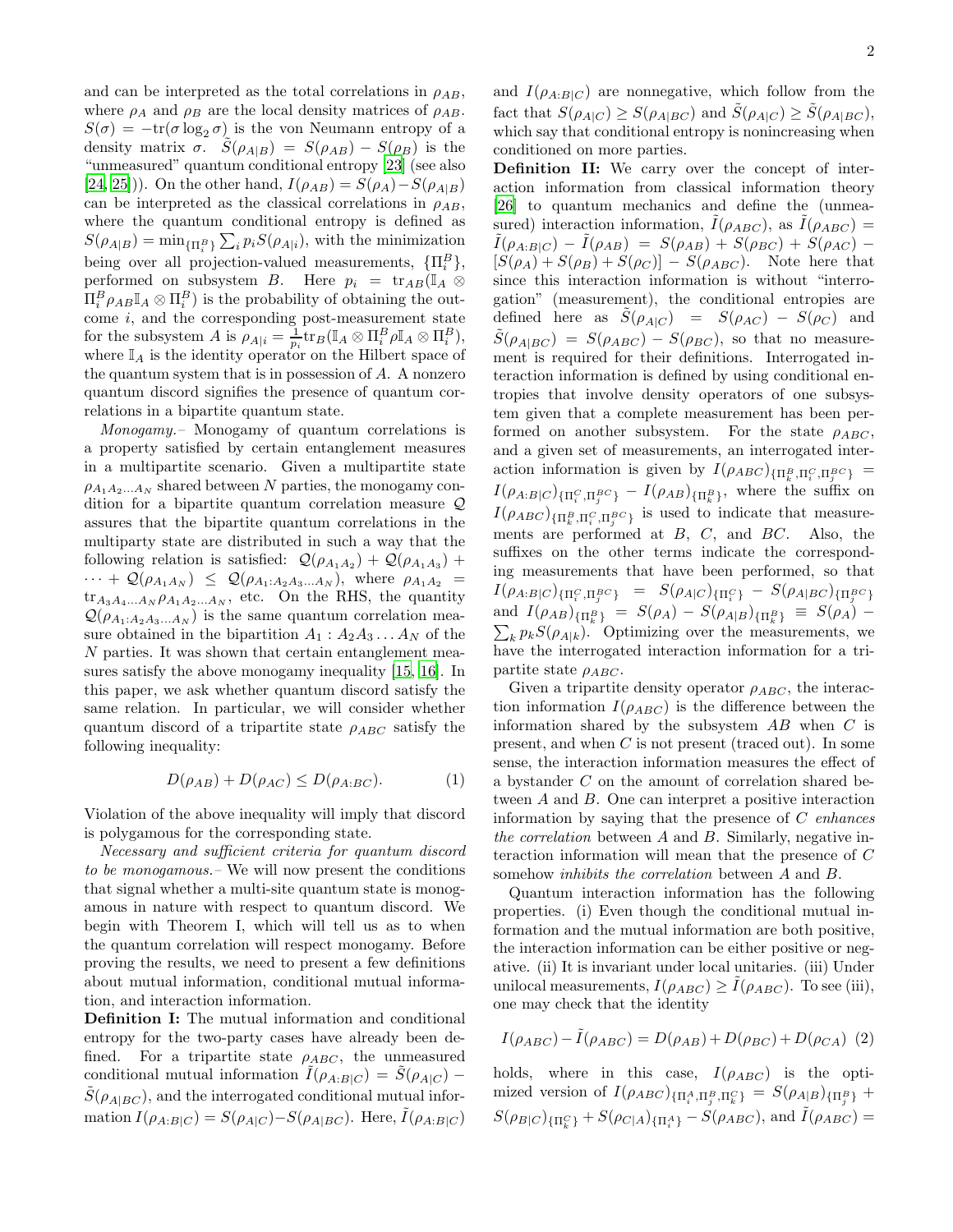$\tilde{S}(\rho_{A|B})+\tilde{S}(\rho_{B|C})+\tilde{S}(\rho_{C|A})-S(\rho_{ABC}),$  which imply (iii), as quantum discord is nonnegative. Remarkably, (iii) provides a necessary and sufficient condition for the vanishing of quantum discords for the local bipartite states of an arbitrary (pure or mixed) tripartite quantum state. As can be seen, discords for the bipartite reduced states vanish if and only if  $I(\rho_{ABC}) = I(\rho_{ABC})$ , under unilocal measurements.

**Theorem I:** For any  $\rho_{ABC}$ , quantum correlations captured by the bipartite discords will obey monogamy, i.e.,  $D(\rho_{AB}) + D(\rho_{AC}) \leq D(\rho_{A:BC})$  will hold, if and only if the interrogated interaction information is less than or equal to the unmeasured interaction information.

Proof. It can be checked that if discord respects monogamy then we will have

<span id="page-2-0"></span>
$$
I(\rho_{A:B|C}) - I(\rho_{AB}) \le \tilde{I}(\rho_{A:B|C}) - \tilde{I}(\rho_{AB}), \qquad (3)
$$

where the optimizations over measurement bases have already been performed.

Now we prove the converse. Assuming  $(3)$ , we have  $I(\rho_{A:B|C})_{\{\Pi_i^C,\Pi_j^{BC}\}}$  $\}$  –  $I(\rho_{AB})_{\{\Pi^B_k}$  $\leq$  $\tilde{I}(\rho_{A:B|C}) - \tilde{I}(\rho_{AB}),$  and using the expressions for various mutual informations, we get  $S(\rho_{A|B})_{\{\Pi^B_k\}} ~+~ S(\rho_{A|C})_{\{\Pi^C_i\}} ~-~ S(\rho_{A|BC})_{\{\Pi^B_j}^C}$  $\leq$  $\tilde{S}(\rho_{A|B}) + \tilde{S}(\rho_{A|C}) - \tilde{S}(\rho_{A|BC})$ . So we have  $[S(\rho_{A|B})_{\{\Pi^B_k\}} - \tilde{S}(\rho_{A|B})] + [S(\rho_{A|C})_{\{\Pi^C_i\}} - \tilde{S}(\rho_{A|C})] \leq$  $[S(\rho_{A|BC})_{\{\Pi_j^{BC}\}} - \tilde{S}(\rho_{A|BC})]$ . Consequently, we have  $[\min_{\Pi_i^B} S(\rho_{A|B})_{\{\Pi_i^B\}} - \tilde{S}(\rho_{A|B})] + [\min_{\Pi_i^C} S(\rho_{A|C})_{\{\Pi_i^C\}} [\tilde{S}(\rho_{A|C})] \leq [\min_{\Pi_i^{BC}} S(\rho_{A|BC})_{\{\Pi_i^{BC}\}} - \tilde{S}(\rho_{A|BC})],$  leading to [\(1\)](#page-1-0).  $\Box$ 

We note that for any pure tripartite state, the unmeasured interaction information,  $I(\rho_{ABC})$ , is zero. As a result, quantum discord is monogamous if and only if the interrogated interaction information,  $I(\rho_{ABC})$ , is nonpositive. As a corollary of Theorem I, we can see that quantum discord will be polygamous if the unmeasured interaction information is negative, i.e.,  $I(\rho_{ABC}) < (\leq)0$ , and the interrogated interaction information is positive, i.e.,  $I(\rho_{ABC}) \geq (>)0$ .

This provides a physical insight as to why quantum correlation can be polygamous. Suppose that Alice  $(A)$ and Bob  $(B)$  are correlated due to the tripartite quantum state shared between  $A, B$ , and  $C$ . Oblivious of the presence of the third observer Charlie  $(C)$ , the correlation between Alice and Bob is the quantum mutual information. When there is a third observer (Charlie), the interaction information quantifies the increase in correlations between Alice and Bob due to the presence of Charlie. The interaction information can be with or without interrogation on Charlie. Our results show that polygamy is satisfied in the following scenario: (i) When Alice and Bob find out about Charlie's presence, Alice may find that she is more correlated with Charlie, before interrogating him, and therefore is in comparison, less correlated with Bob – mathematically, this is summarized by a negative  $I(\rho_{ABC})$ . (ii) After interrogating Charlie, Alice finds that she is less correlated with Charlie, but more with Bob – this is captured by a positive  $I(\rho_{ABC})$ .

Monogamy detects SLOCC-incomparable tripartite classes.– We believe that the results obtained on monogamy of quantum discord will be useful in many areas in quantum information. As a first application of the results derived, we consider a game where a shopkeeper who sells quantum states promises to provide three-qubit pure states, which are either generalized GHZ [\[19\]](#page-3-16)  $|\psi_{GHZ}\rangle_{ABC} = \cos\Phi|000\rangle + \sin\Phi|111\rangle$ , or gener-alized W states [\[20](#page-3-17), [21\]](#page-3-18)  $|\psi_W\rangle_{ABC} = \sin \theta \cos \phi |011\rangle +$  $\sin \theta \sin \phi |101\rangle + \cos \theta |110\rangle$ . Here,  $|0\rangle$  and  $|1\rangle$  are orthonormal states of the corresponding system. The customer is given a large number of copies of the same state. The task is to find out whether the given state is a generalized GHZ or a generalized W state.

While there does exist other methods to get the answer, we show here that the monogamy inequality in [\(1\)](#page-1-0) can be used to give the answer, that additionally provides an interesting perspective of the geometry and structure of tripartite quantum states. Among the present cases, the two-party local density matrices of  $|\psi_{GHZ}\rangle$  are  $\alpha^2|00\rangle\langle00| + \beta^2|11\rangle\langle11|$ , whose discord vanishes for all  $\alpha$ , so that the monogamy inequality [\(1\)](#page-1-0) is always satisfied, as  $D(|\psi_{GHZ}|)$  is nonnegative for any bipartite partition, and for any  $\alpha$ . In sharp contrast, we numerically find that the generalized W states always violate the monogamy for quantum discord. Numerical simulations were performed for about  $2.5 \times 10^4$  random real sets of  $\{\alpha_W, \beta_W\},$ and violation was obtained for all the cases. See Fig. [1.](#page-2-1)



<span id="page-2-1"></span>FIG. 1: (Color online.) Discord monogamy for generalized W. We plot  $\delta_M$  (in bits) against  $(\theta, \phi)$  (dimensionless). Here,  $\delta_M(\rho_{ABC}) = D(\rho_{AB}) + D(\rho_{AC}) - D(\rho_{A:BC}).$ 

The above result that distinguishes between generalized GHZ and generalized W states is intriguing because of the following fact. Generalized GHZ and generalized W states form proper subsets of the GHZ class and W class states. The latter encompasses the whole space of genuine three-party entangled states of three-qubit systems. Moreover, these two classes form inequivalent classes of three-party states in the sense that they cannot be transformed into each other even with stochastic LOCC (SLOCC) maps [\[21\]](#page-3-18).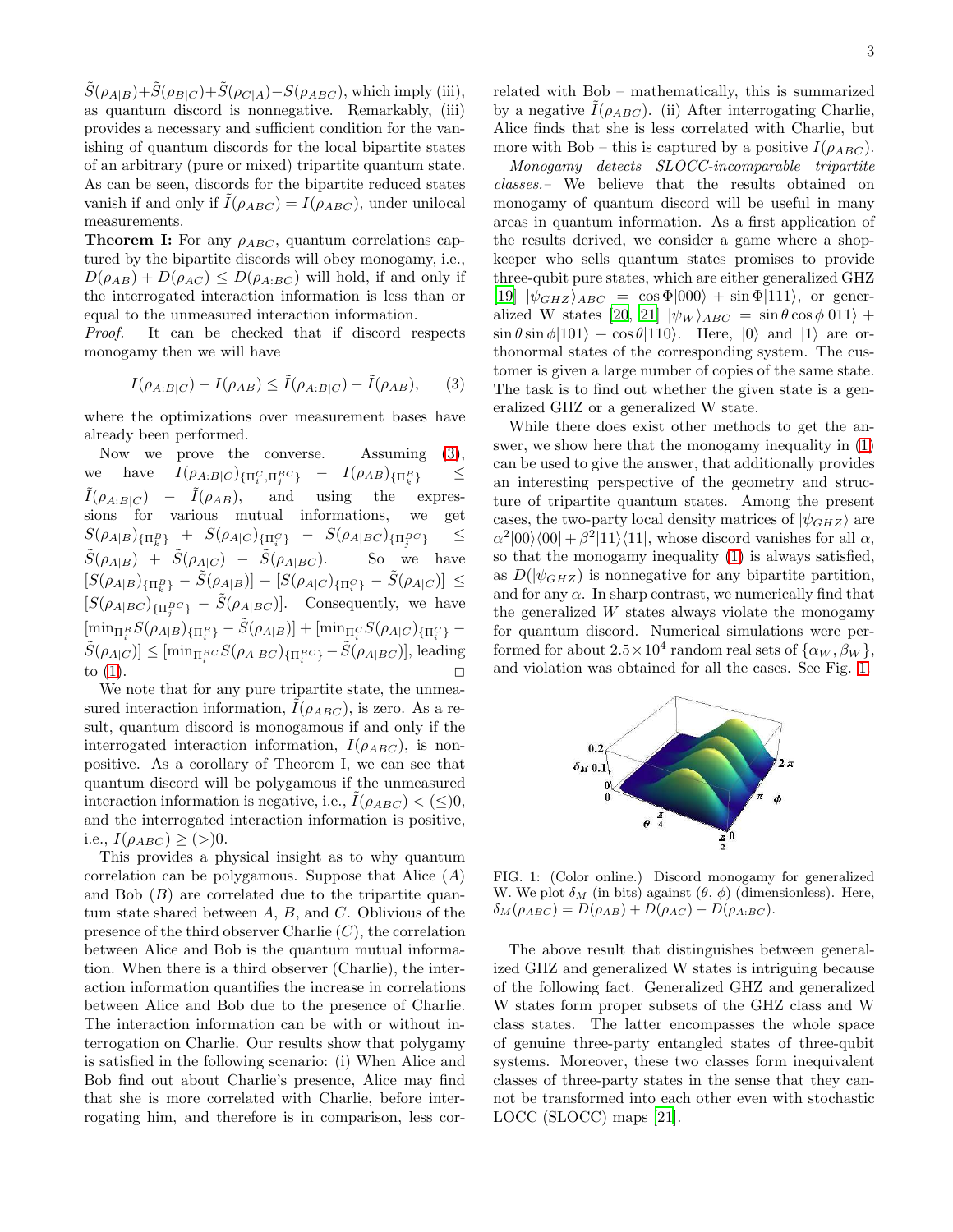

FIG. 2: (Color online.) Discord monogamy for mixed states. Left:  $\delta_M$  (in bits) against the mixing parameter p (dimensionless), for different generalized W states. Right:  $\delta_M$  is plotted against  $p$  and  $\alpha$  (dimensionless) for all generalized GHZ states.

An arbitrary (unnormalized) state of the GHZ class is given by  $|\psi_G\rangle = \cos \frac{\theta}{2} |000\rangle + |\psi_1\rangle |\psi_2\rangle |\psi_3\rangle$ , where  $\theta$ is real, and  $|\psi_i\rangle = \alpha_i |0\rangle + \beta_i |1\rangle$ , with  $\alpha_i$  and  $\beta_i$  being complex numbers satisfying the normalization constraint  $|\alpha_i|^2 + |\beta_i|^2 = 1$  (i = 1, 2, 3). For 25000 randomly chosen such states, approximately 24.49% violate monogamy. For an equal number of randomly chosen W class states, violation is obtain for all states, indicating that the monogamy relation can be used as an indicator for GHZ class states.

Next we ask whether the monogamy (or polygamy) behavior of given pure states is robust against noise admixture. To this end, we check the validity of monogamy of quantum discord, for pseudo-pure generalized GHZ and W states, given by  $\rho_{GHZ} = (1-p)\mathbb{I}/8 + p|\psi_{GHZ}\rangle\langle\psi_{GHZ}|$ and  $\rho_W = (1 - p)\mathbb{I}/8 + p|\psi_W\rangle\langle\psi_W|$ , where  $0 \le p \le 1$ , and  $\mathbb I$  is the identity operator on the three-qubit space. We perform numerical computations where we need optimizations over arbitrary two-qubit bases, for which we scan over the canonical entangled bases. The results are presented in Fig. 2, where we see that the monogamous or polygamous behavior persists for small admixtures of white noise. Moreover, admixing white noise to a W class state transforms it from being polygamous to being monogamous. This may be seen as due to the monogamous GHZ components present in white noise.

Conclusion.– Monogamy is an important aspect of entanglement, which tells us that this "costly" resource is not freely sharable. We have found that monogamy is not an intrinsic property of other quantum correlation measures. We have delineated necessary and sufficient conditions such that the monogamy can be satisfied. Using the notion of interaction information, we have proved that when interrogated interaction information is less than or equal to the unmeasured interaction information, then the quantum correlation obeys monogamy. Interaction information provides useful insights as to when quantum correlation will be monogamous and polygamous. In addition, we find that the monogamy conditions of quantum correlation can be used to distinguish generalized GHZ states from generalized W states. The results may have applications in quantum information theory and quantum communication tasks.

We acknowledge computations performed at the cluster computing facility in HRI [\(http://cluster.hri.res.in/\)](http://cluster.hri.res.in/).

- <span id="page-3-0"></span>[1] R. Horodecki et al., Rev. Mod. Phys. 81, 865 (2009).
- <span id="page-3-1"></span>[2] For a recent review, see e.g. A. Sen(De) and U. Sen, Physics News 40, 17 (2010) [\(arXiv:1105.2412\)](http://arxiv.org/abs/1105.2412).
- <span id="page-3-2"></span>[3] See e.g. H.J. Briegel *et al.*, Nat. Phys. **5**, 19 (2009).
- <span id="page-3-3"></span>[4] C.H. Bennett *et al.*, Phys. Rev. A **59**, 1070 (1999); C.H. Bennett et al., Phys. Rev. Lett. 82, 5385 (1999); D.P. DiVincenzo et al., Comm. Math. Phys. 238, 379 (2003).
- <span id="page-3-4"></span>[5] E. Knill and R. Laflamme, Phys. Rev. Lett. 81, 5672 (1998).
- [6] A. Datta et al., Phys. Rev. Lett. **100**, 050502 (2008).
- <span id="page-3-5"></span>[7] S.L. Braunstein *et al.*, Phys. Rev. Lett. **83**,  $1054$  (1999); D.A. Meyer, ibid. 85, 2014 (2000); S.L. Braunstein and A.K. Pati, Quant. Inf. Comp. 2, 399 (2002); A. Datta et al., Phys. Rev. A 72, 042316 (2005); A. Datta and G. Vidal, ibid. 75, 042310 (2007); B.P. Lanyon et al., Phys. Rev. Lett. 101, 200501 (2008).
- <span id="page-3-6"></span>[8] L. Henderson and V. Vedral, J. Phys. A **34**, 6899 (2001).
- <span id="page-3-7"></span>[9] H. Ollivier and W. H. Zurek, Phys. Rev. Lett. 88, 017901 (2001).
- <span id="page-3-8"></span>[10] K. Modi et al., Phys. Rev. Lett. **104**, 080501 (2010).
- <span id="page-3-9"></span>[11] I. Chakrabarty et al., [arXiv:1006.5784.](http://arxiv.org/abs/1006.5784)
- <span id="page-3-10"></span>[12] M. Okrasa and Z. Walczak, [arXiv:1101.6057;](http://arxiv.org/abs/1101.6057) C.C. Rulli and M.S. Sarandy, [arXiv:1105.2548;](http://arxiv.org/abs/1105.2548) Z.-H. Ma and Z.-H. Chen, [arXiv:1108.4323.](http://arxiv.org/abs/1108.4323)
- [13] J. Oppenheim et al., Phys. Rev. Lett. 89, 180402 (2002); M. Horodecki et al., ibid. 90, 100402 (2003); M. Horodecki et al., Phys. Rev. A 71, 062307 (2005).
- <span id="page-3-11"></span>[14] C.A. Rodriguez-Rosario et al., J. Phys. A: Math. Theor. 41, 205301 (2008); M. Piani et al., Phys. Rev. Lett. 100, 090502 (2008); A. Shabani, and D.A. Lidar, Phys. Rev. Lett. 102, 100402 (2009); S. Boixo et al., [arXiv:1105.2768;](http://arxiv.org/abs/1105.2768) L. Wang et al., [arXiv:1106.5097.](http://arxiv.org/abs/1106.5097)
- <span id="page-3-12"></span>[15] V. Coffman et al., Phys. Rev. A 61, 052306 (2000).
- <span id="page-3-13"></span>[16] See also M. Koashi and A. Winter, Phys. Rev. A 69, 022309 (2004); T.J. Osborne and F. Verstraete, Phys. Rev. Lett. 96, 220503 (2006); G. Adesso et al., Phys. Rev. A 73, 032345 (2006); T. Hiroshima et al., Phys. Rev. Lett. 98, 050503 (2007); M. Seevinck, Phys. Rev. A 76, 012106 (2007); S. Lee and J. Park, Phys. Rev. A 79, 054309 (2009); A. Kay et al., Phys. Rev. Lett. 103, 050501 (2009); M. Hayashi and L. Chen, Phys. Rev. A 84, 012325 (2011), and references therein.
- <span id="page-3-14"></span>[17] A. Sen(De) and U. Sen, Phys. Rev. A 85, 052103 (2012).
- <span id="page-3-15"></span>[18] W.J. McGill, Psychometrika 19, 97 (1954); T.S. Han, Inf. & Control 46, 26 (1980); R.W. Yeung, IEEE Tr. IT 37, 466 (1991); N.J. Cerf and C. Adami, Phys. Rev. A 55, 3371 (1997); H. Matsuda, Phys. Rev. E 62, 3096 (2000).
- <span id="page-3-16"></span>[19] D.M. Greenberger et al., in Bell's Theorem, Quantum Theory, and Conceptions of the Universe, ed. M. Kafatos (Kluwer Academic, Dordrecht, 1989).
- <span id="page-3-17"></span>[20] A. Zeilinger et al., in Proc. Squeezed States & Quantum Uncertainty, eds. D. Han et al., NASA Conf. Publ. 3135 (1992).
- <span id="page-3-18"></span>[21] W. Dür et al., Phys. Rev. A  $62$ , 062314 (2000).
- <span id="page-3-19"></span>[22] E.g., A. Sen(De) et al., Phys. Rev. A  $68$ , 062306 (2003);